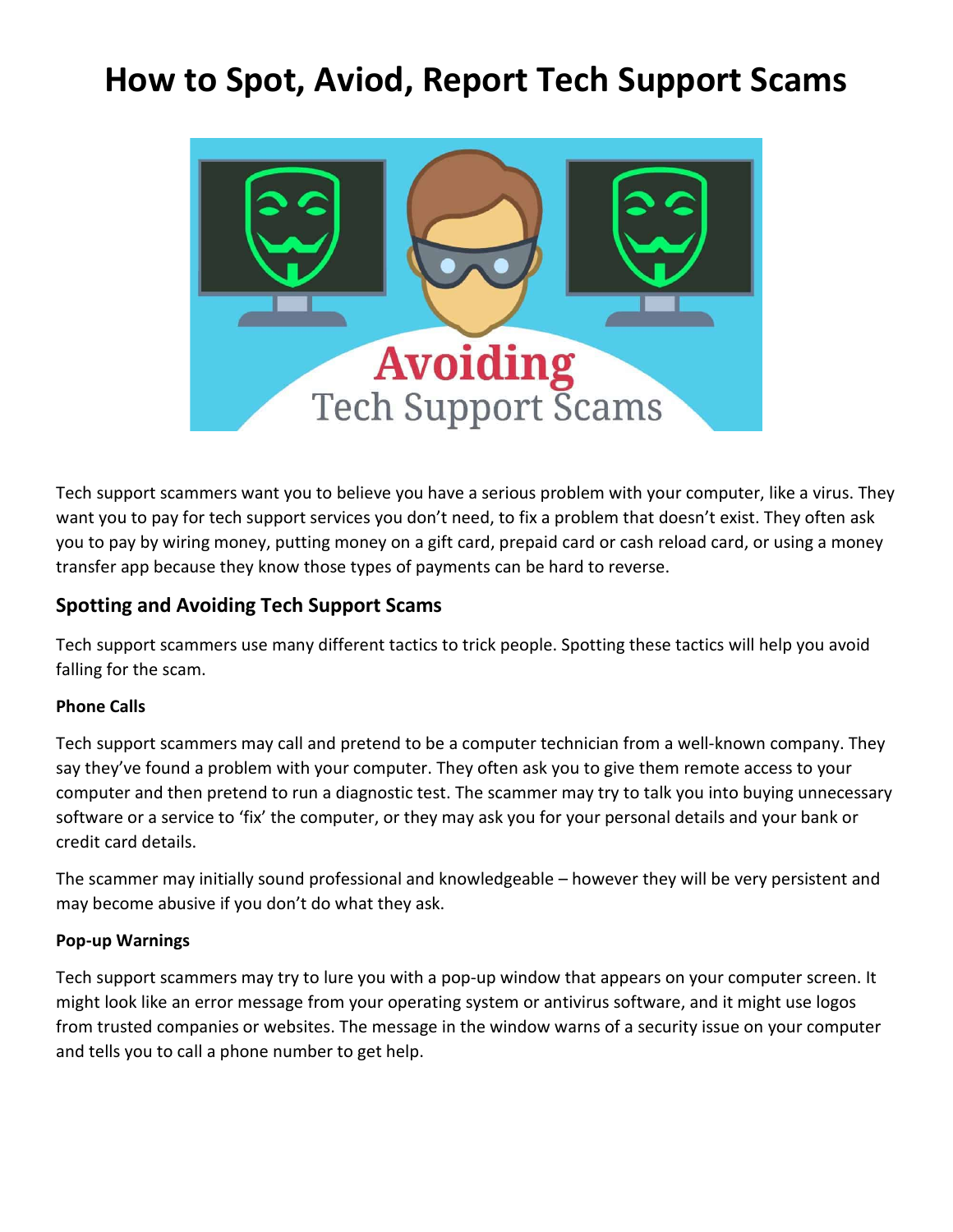

**If you get this kind of pop-up window on your computer, don't call the number. Real security warnings and messages will never ask you to call a phone number.**

#### **Online ads and listings in search results pages**

Tech support scammers try to get their websites to show up in online search results for tech support. Or they might run their own ads online. The scammers are hoping you'll call the phone number to get help.

#### *If you are looking for tech support, go to a company you know and trust.*

#### **2 Things To Know To Avoid a Tech Support Scam**

1. Legitimate tech companies won't contact you by phone, email, or text to tell you there's a problem with your computer.

2. Security pop-up warnings from real tech companies will never ask you to call a phone number.

## **What To Do if You Think There's a Problem With Your Computer**

If you think there may be a problem with your computer, update your computers security software, and run a scan.

If you need help fixing a problem, go to someone you know and trust. Many software companies offer support online or by phone. Stores that sell computer equipment also offer technical support in person.

## **What To Do if You Were Scammed**

If you paid a tech support scammer with a credit or debit card, you may be able to stop the transaction. Contact CFCU, the credit card company, or financial institution right away. Tell them what happened and ask if they can reverse the charges.

If you paid a tech support scammer with a gift card, contact the company that issued the card, right away. Tell them you paid a scammer with the gift card and ask if they can refund your money.

If you gave a scammer remote access to your computer, update your computers software. Then run a scan and delete anything it identifies as a problem.